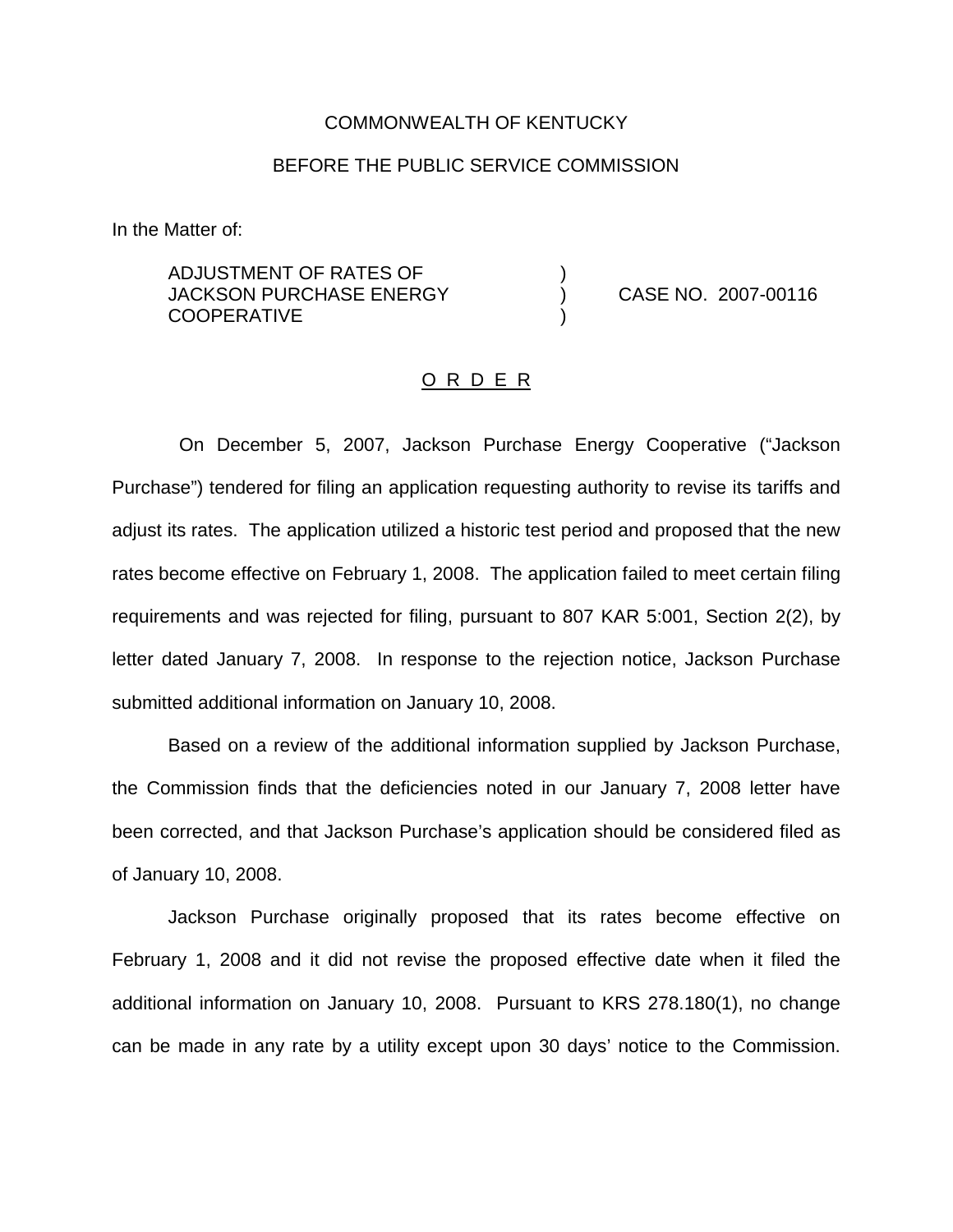Therefore, the earliest date on which Jackson Purchase's proposed rates can lawfully become effective is February 9, 2008.

Based on a review of Jackson Purchase's rate application, the Commission finds that an investigation will be necessary to determine the reasonableness of the proposed rates and that the investigation cannot be completed by February 9, 2008. Therefore, pursuant to KRS 278.190(2), the Commission will suspend the effective date of the proposed rates for 5 months.

IT IS THEREFORE ORDERED that:

1. Jackson Purchase's application is considered filed as of January 10, 2008.

2. Pursuant to KRS 278.190(2), Jackson Purchase's proposed rates are suspended from February 9, 2008, up to and including July 8, 2008.

3. The procedural schedule set forth in Appendix A, which is attached hereto and incorporated herein, shall be followed.

4. a. Responses to requests for information shall be appropriately bound, tabbed and indexed and shall include the name of the witness responsible for responding to the questions related to the information provided, with copies to all parties of record and 7 copies to the Commission.

b. Each response shall be answered under oath or, for representatives of a public or private corporation or a partnership or an association or a governmental agency, be accompanied by a signed certification of the preparer or person supervising the preparation of the response on behalf of the entity that the response is true and accurate to the best of that person's knowledge, information, and belief formed after a reasonable inquiry.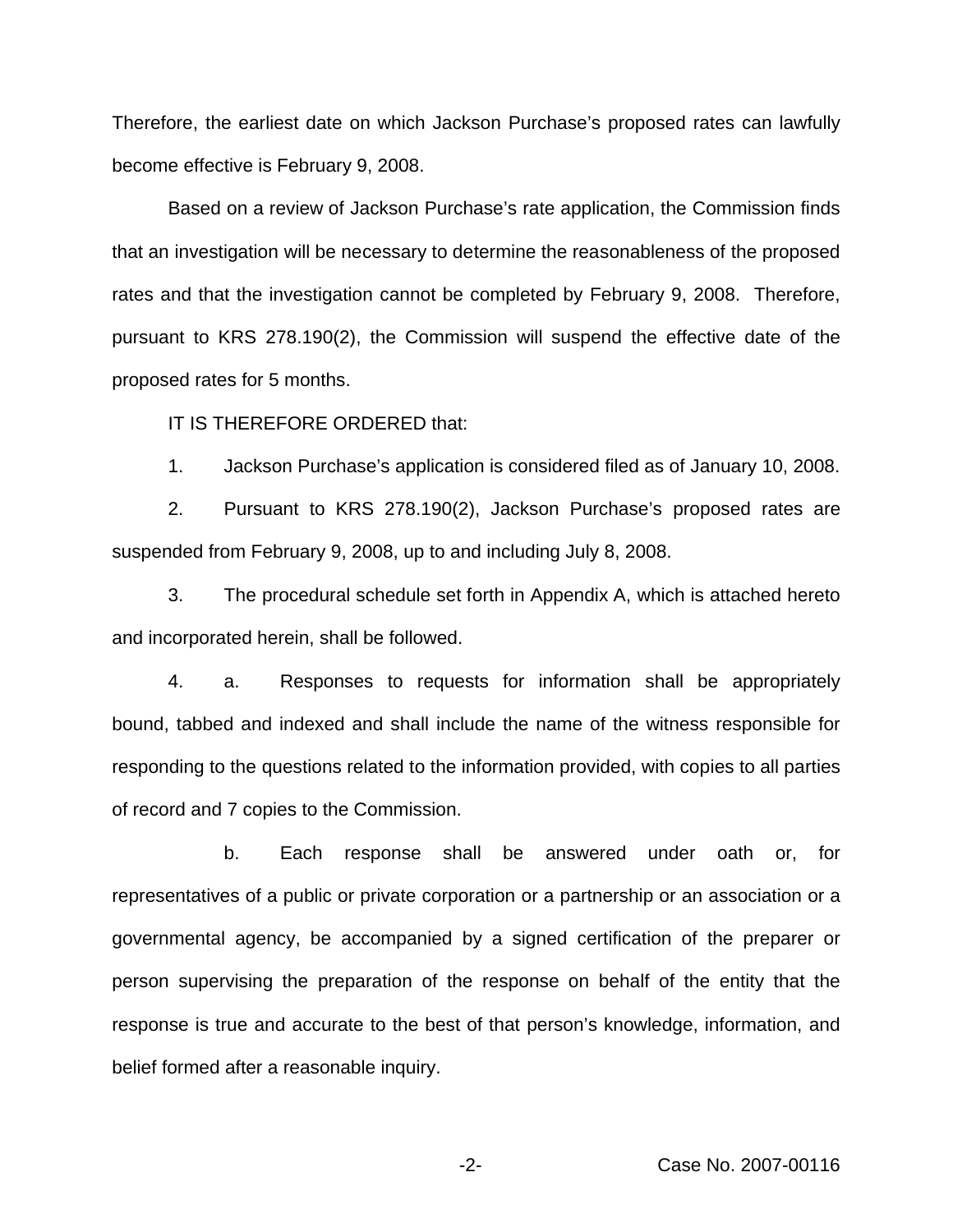c. Any party shall make timely amendment to any prior responses if it obtains information which indicates that the response was incorrect when made or, though correct when made, is now incorrect in any material respect.

d. For any request to which a party fails or refuses to furnish all or part of the requested information, that party shall provide a written explanation of the specific grounds for its failure to completely and precisely respond.

5. Any party filing testimony shall file an original and 10 copies.

6. At any public hearing in this matter, neither opening statements nor summarization of direct testimonies shall be permitted.

7. The Commission does not look favorably upon motions for continuance. Consequently, motions for extensions of time with respect to the schedule herein shall be made in writing and will be granted only upon a showing of good cause.

8. Nothing contained herein shall prevent the Commission from entering further Orders in this matter.

Done at Frankfort, Kentucky, this  $17<sup>th</sup>$  day of January, 2008.

By the Commission

ATTEST:

Executive Director

Case No. 2007-00116